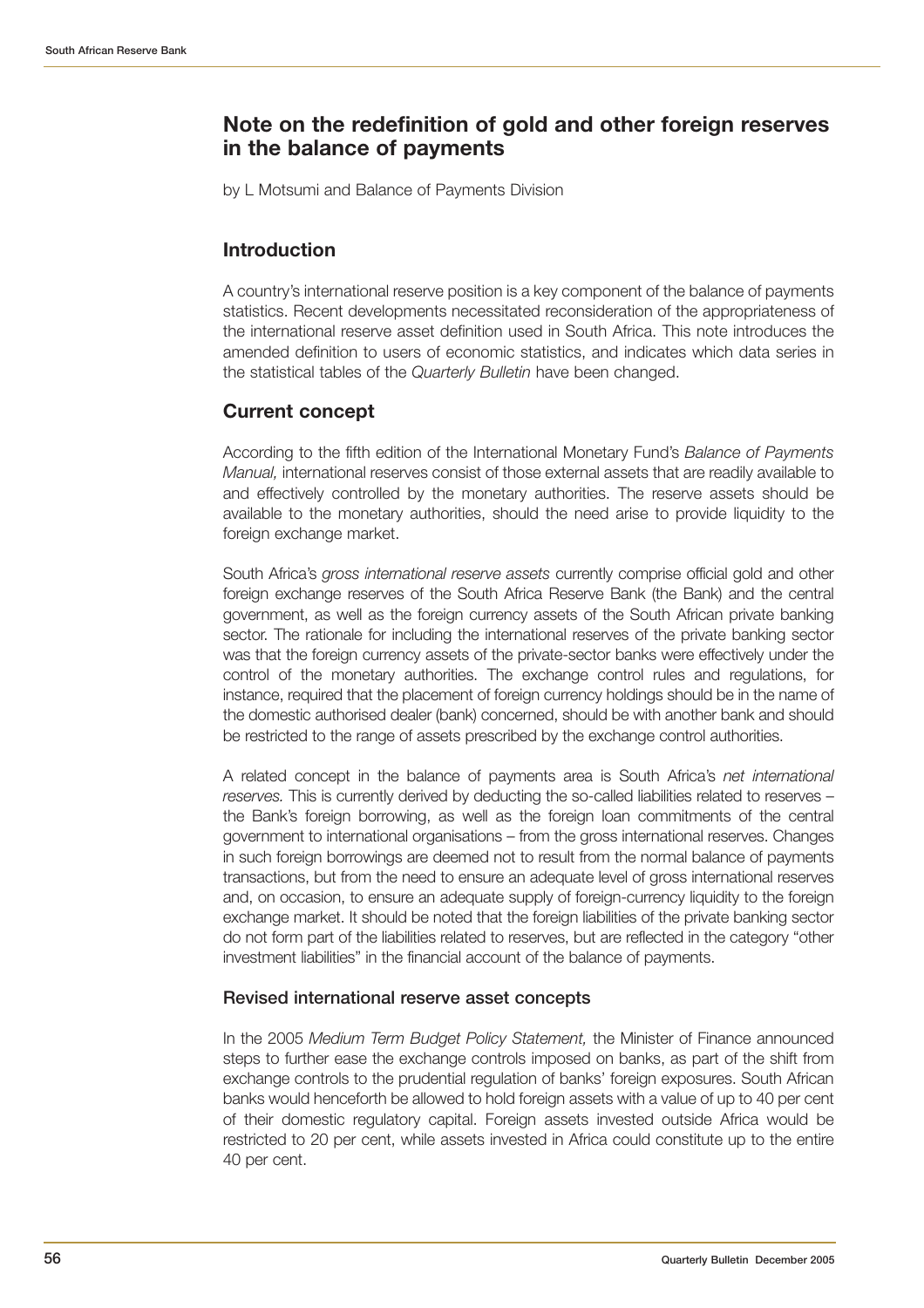This further relaxation of the exchange control measures brought matters to the point where, in the judgement of the Bank, the foreign currency assets of the private banking sector could no longer reasonably be considered as subject to the authorities' direct and effective control. Accordingly, only the international reserve assets of the South African Reserve Bank and those of the central government will in future be considered as the official international reserve assets of the country. Changes in the international reserves of the private banking sector will, therefore, in future be recorded in the category "other investment assets" in the financial account of the balance of payments.

The level of gross international reserves including and excluding the international reserve assets of the private banking sector are shown in the graph below, illustrating that in recent months the foreign currency assets of the private banking sector were of similar magnitude to the holdings of foreign assets by the Bank and the central government.



#### Gross gold and other foreign reserves

Adopting the narrower concept of foreign reserve assets implies that the net reserve position will in future truly reflect the foreign reserve position of the monetary authorities. Furthermore, South Africa's official foreign reserve position will be directly comparable with the official gross foreign reserve position of other countries. At the same time, the concern that the net reserves concept was defined in an asymmetric way, by taking into account both foreign assets and liabilities of the monetary authorities but only foreign assets of the private banking sector, will no longer be valid.

Related to redefining the levels of the gross and net reserves, the *changes in the net international reserves owing to balance of payments transactions* were also revised. The accompanying graph illustrates the difference between these changes using the current and new reserve definition.

The strong increases in the net international reserves owing to balance of payments transactions since 2002 were largely due to the significant accumulation of foreign exchange reserves by the private banks. Moving to the new definition of reserves therefore, involves recording significantly smaller increases in the net foreign reserves than before.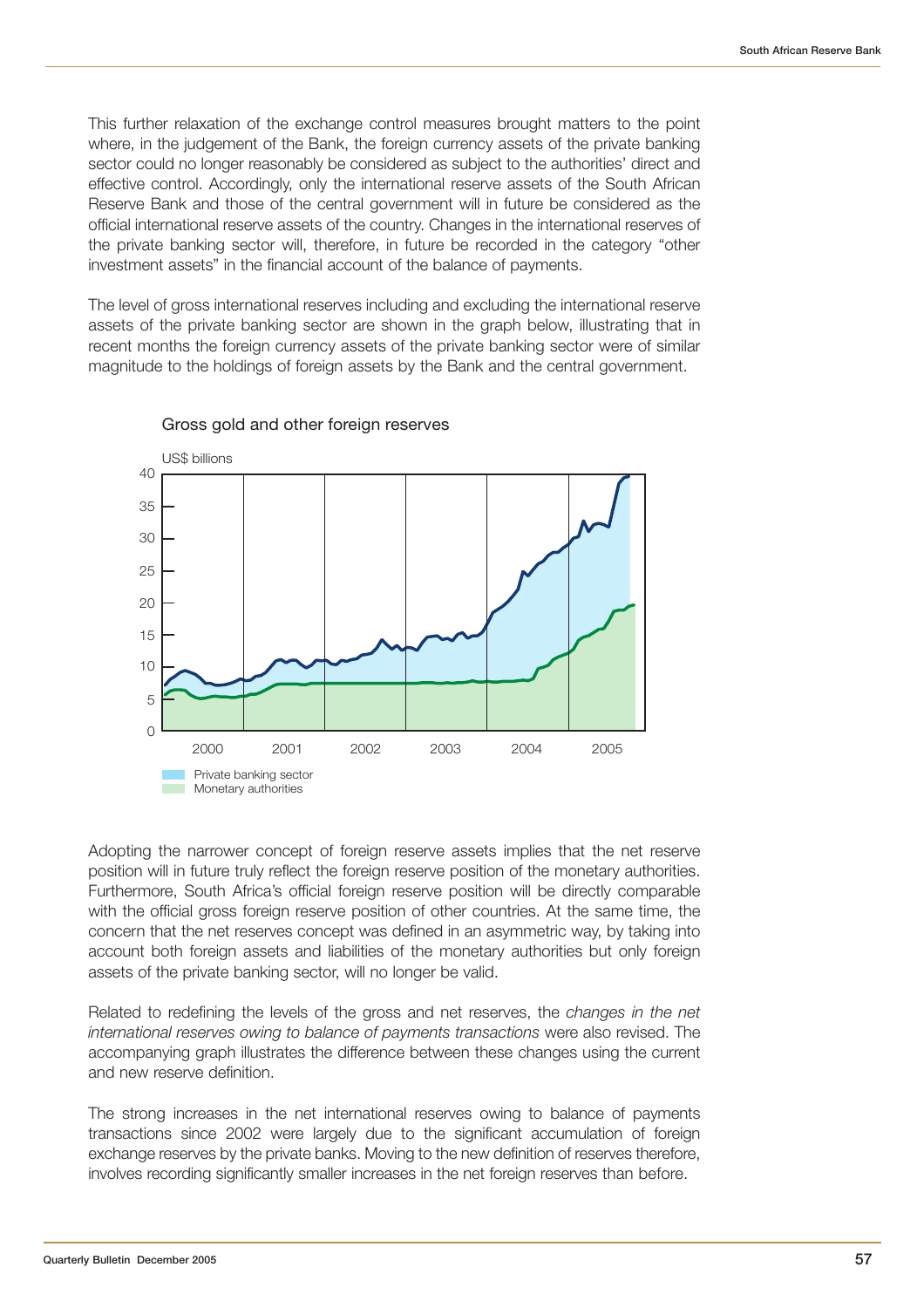Incorporating the changes in the international reserve assets of the private banking sector in the "other investment asset" category of the financial account of the balance of payments did not affect the magnitude of *unrecorded transactions* in the balance of payments. The adjustment to the change in the net international reserves owing to balance of payments transactions was offset by an equal adjustment to the balance on the financial account.



#### Change in foreign reserves

\* January - October